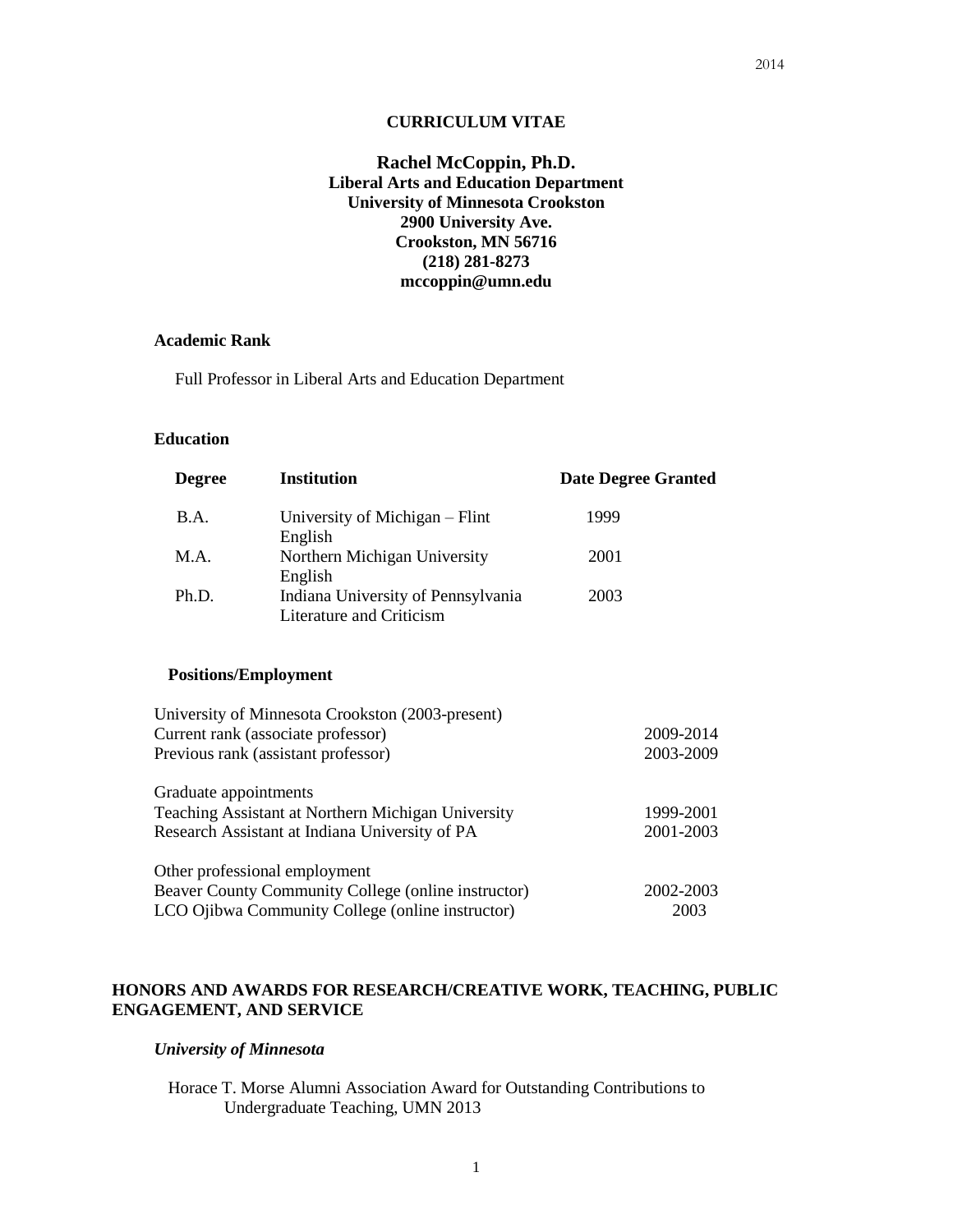## **RESEARCH, SCHOLARSHIP, AND CREATIVE WORK**

### **Publications**

#### *Book Chapters*

- McCoppin, Rachel. "Spartacus' Entrapment in the Underworld in Blood and Sand." *Starz Spartacus.* Ed. Michael Cornelius. In Progress – Tentatively published by McFarland Press, 2015.
- McCoppin, Rachel. "An Odd Quest Continued: The Heroes of Tim Burton." *Tim Burton: Works, Characters, and Themes.* Ed. Johnson Cheu. In Progress - Tentatively published By McFarland Press, 2015.
- McCoppin, Rachel. "Perverse Selves: Unwanted Impulses and Obsession in Poe." In Press – Scheduled for publication in a collection on Poe, Ed. Gerry Del Guercio. Lehigh, PA: Lehigh University Press, 2015.
- McCoppin, Rachel. "The Needed Underworld: Modern Reactions to Symbolic Death in Myth." In Press - in a book collection entitled *Mythology and Modern Women Poets: Analysis, Reflection & Teaching*, Ed. Colleen Harris, to be published by McFarland Publishers, 2015.
- McCoppin, Rachel. "Composition Multiculturalism." *Real-Life Writers: Composition Courses as Pathways to Student Success.* Eds. Lillian Craton and Renee Love. Lafayette, IN: Parlor Press, 2015.
- McCoppin, Rachel. "Using Fiction in the Application of Ethics." *Fiction as Research Practice.* Ed. by Patricia Leavy. Walnut Creek, CA: Left Coast Press, 2013.
- McCoppin, Rachel. "Horrific Obsessions: Poe's Legacy of the Unreliable Narrator." *Adapting Poe: Re-Imaginings in International and Popular Culture.* Eds. Dennis Perry and Karl Selderholm. New York: Palgrave Macmillan, 2012, 105-117.
- McCoppin, Rachel. "Kindness in the Face of Cruelty." *War in Kurt Vonnegut's Slaughterhouse-Five.* Cenage - Greenhaven Press, 2011, 66-72.
- Huglen, Mark and Rachel McCoppin. "Extending Kenneth Burke and Multicultural Education: Being Actively Revised by the Other." *Humanistic critique of*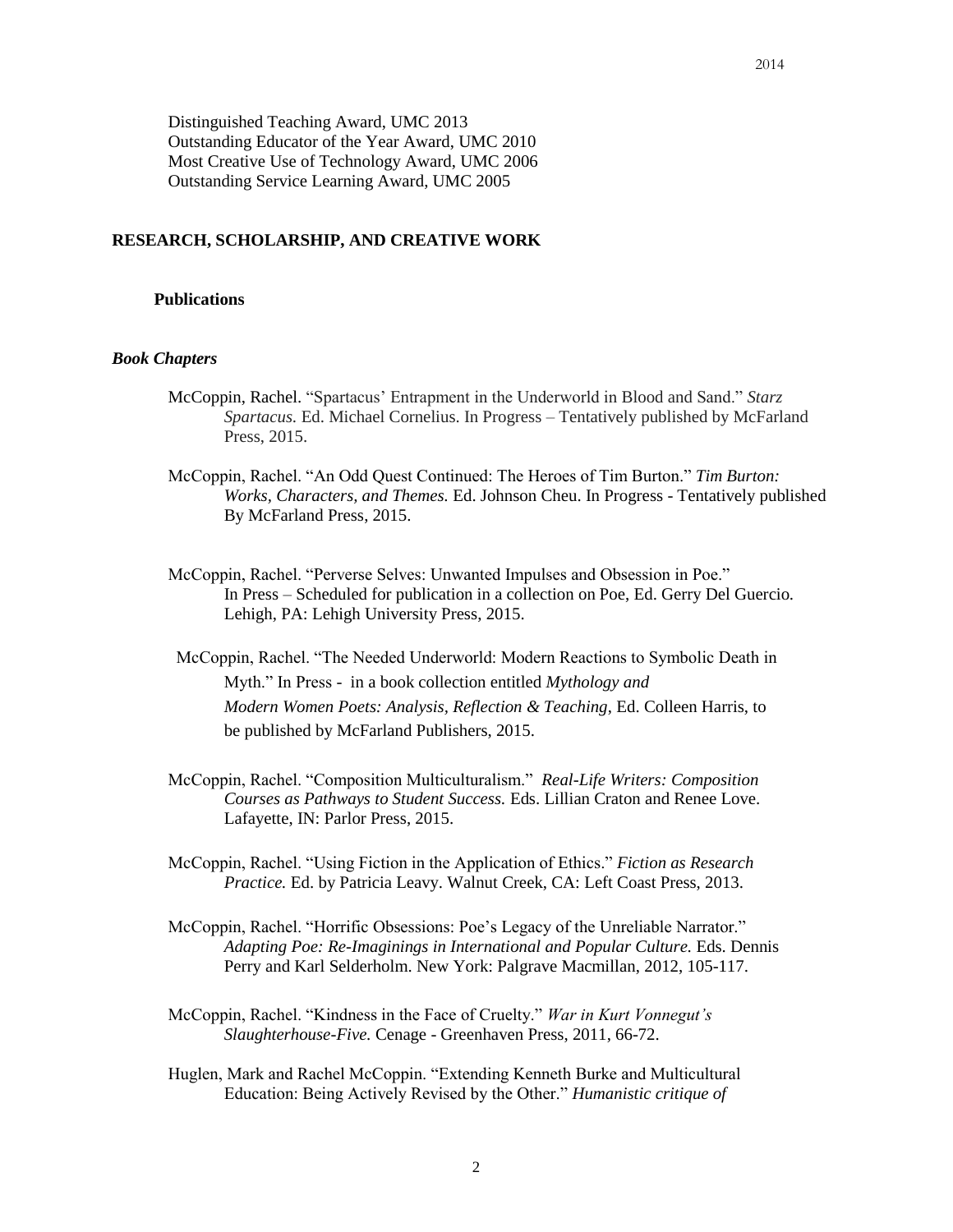*education: Teaching and Learning as Symbolic Action*, 2010, 115-126.

- McCoppin Rachel. "'God damn it, you've got to be kind:' War and Altruism in the Works of Kurt Vonnegut." *New Critical Essays on Kurt Vonnegut.* Ed. David Simmons. New York: Palgrave Macmillan, 2009, 47-65.
- McCoppin, Rachel. "Spiritual Metamorphosis: The Transformation of Transcendentalism to Existentialism through Walt Whitman." *The Poetry of Walt Whitman: New Critical Perspectives.* Ed. Kanwar Dinesh Singh. Atlantic Publishers, 2009, 93-110.
- McCoppin, Rachel. "Questioning Ethics: Incorporating the Novel into Ethics Courses."*Teaching the Novel across the Curriculum.* Ed. Colin Irvine. Greenwood Press, 2008, 179-193.
- McCoppin, Rachel and Mark Huglen. "Being Actively Revised by the Other: Opposition and Incorporation." *Teaching Ideas for the Basic Communication Course*, Vol. 10. Ed. Barbara Hugenberg and Lawrence Hugenberg. Dubuque, IA: Kendall/Hunt Publishing Company for the National Communication Association, 2006, 83-85.

### *Refereed Journal Articles*

McCoppin, Rachel. "Jesus as Modern Metaphor in Steinbeck's *The Grapes of Wrath."*

In Press - Scheduled to be published in *Studies in the Literary Imagination,* 46.2, 2014.

- McCoppin, Rachel. "Confused Reality: The War Masks in Japanese Author, Hikaru Okuizumi's *The Stones Cry Out* and Argentine Author, Jorge Luis Borges' "The Garden of Forking Paths." *Rupkatha: Journal of Interdisciplinary Studies in the Humanities, 5.3,* 2013.
- McCoppin, Rachel. "Vonnegut and Postmodernism: A Review of Robert Tally's *Kurt Vonnegut and the American Novel: A Postmodern Iconography." Studies in the Novel,*  45.2, Summer 2013.
- McCoppin, Rachel. "Self-Actualization: The Odd and Essential Pairing of Hemingway to Vonnegut." Published in the peer-reviewed journal *Studies in American Humor,* New series 3, No. 26, 129-134, Fall 2012.
- McCoppin, Rachel. "Transcending Transcendentalism: Walt Whitman's and Gary Snyder's Unique Spirituality." *Language, Literacy, and Cultural Studies (LLCS),* 4.1, 7- 18, 2012.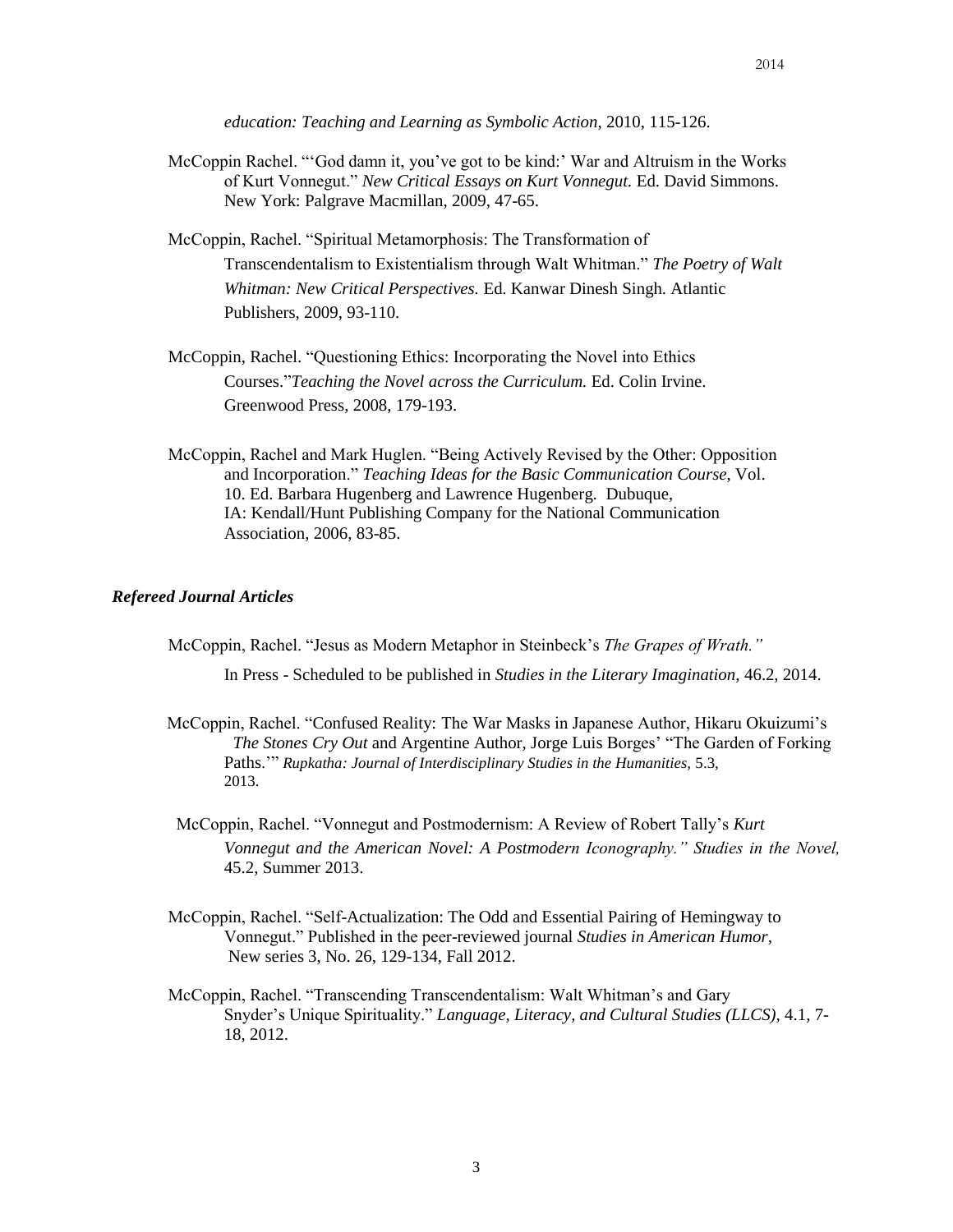- McCoppin, Rachel. *"*Acceptance of the "Other": The Absence of Reconciliation in J. M. Coetzee's Disgrace." *Revista Atenea,*31.2, 53-65, 2011.
- McCoppin, Rachel. "Salvation from Angst: Redefining Objective "Truth" for the Subjective "truth" of the Present Moment." *World Literary Review,* 71-83, 2011.
- McCoppin, Rachel. "War, Children, and Altruism in J. D. Salinger's *Nine Stories." Akedemeia,* 1.1, 2011.
- McCoppin, Rachel. "Sympathy for the Other: British Attempts at Understanding the American Indian." *Symbiosis,*14.2, 237-255, 2011.
- McCoppin, Rachel. "Personal Responsibility in Modern Literature." *Association for the Study of Ethical Behavior in Literature (ASEBL) Journal,* 6.2, 9-12, 2010.
- McCoppin, Rachel. "The Moral Path: Personal Responsibility and Altruism in the Works of Katherine Anne Porter." *The Journal of Texas Women Writers*, 1.2, 2010.
- McCoppin, Rachel. "Creating American Literature." *Teaching American Literature: A Journal of Theory and Practice,* 2.2, 2007.
- McCoppin, Rachel. "Existential Endurance: Resolution from Accepting the "Other" in J. M. Coetzee's *Disgrace." The International Journal of Existential Literature*, 3.1, 71-81, 2007.
- McCoppin, Rachel."Existentialism in the Classroom: Practical Application to Nietzsche" *InterCulture,* Issue 3, 2006.
- McCoppin, Rachel. "Transcendental Legacies: Transcendental and Existential Tenets in Modernism and Postmodernism." *Stirrings Still: The International Journal of Existential Literature,*2.1, 44-78, 2005.

#### *Self-Published Books and Non-refereed magazine publication*

- McCoppin, Rachel. *Leaning on the North: Stories of Kindness from the North Country.*  Raleigh, NC: Lulu Press, 2011*.*
- McCoppin, Rachel. *The Burden of Soul Mates.* Raleigh, NC: Lulu Press, 2010.
- McCoppin, Rachel. *The Burden of Light,* Raleigh, NC: Lulu Press, 2010.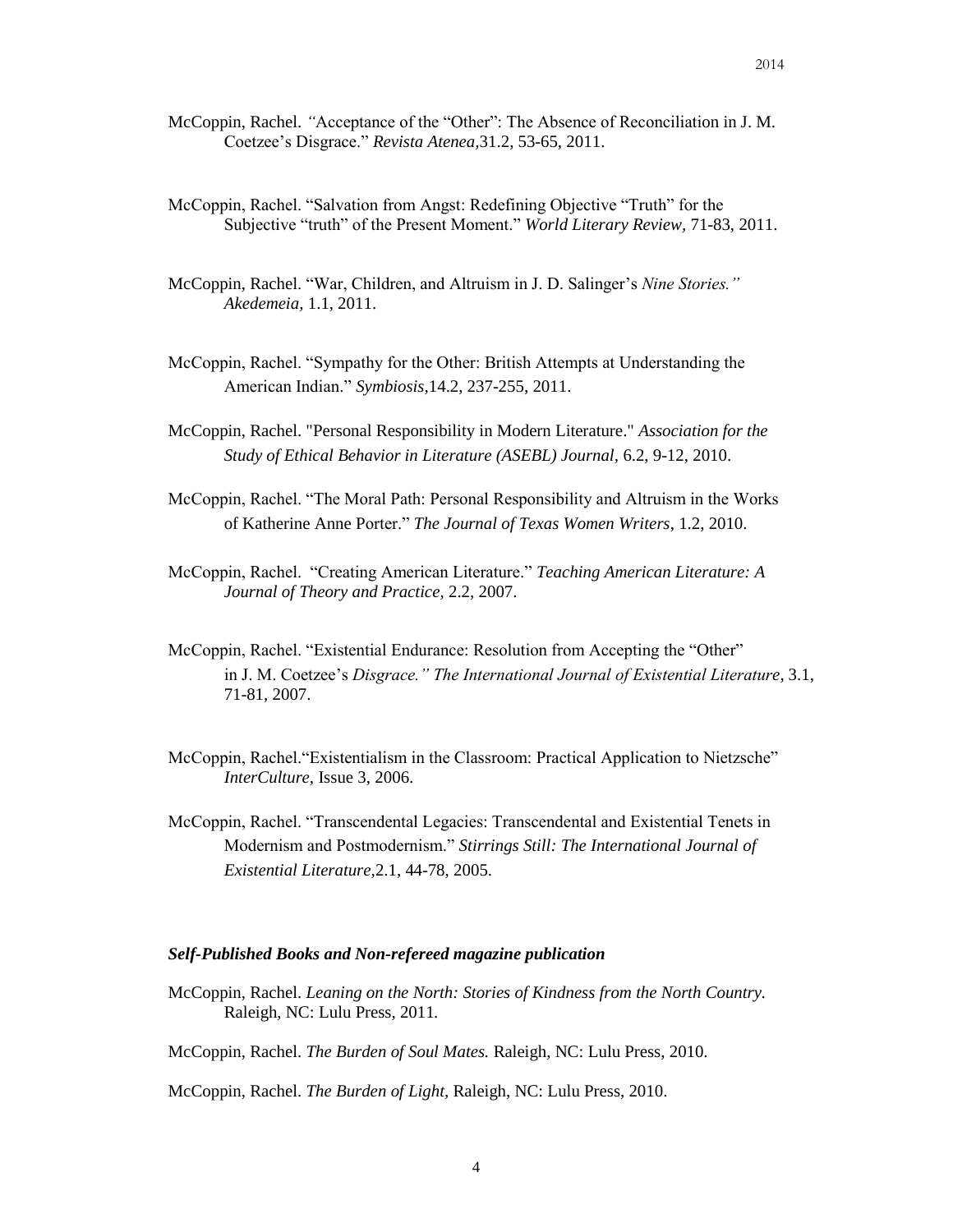McCoppin, Rachel. "Leaning on the North." *SIRR Magazine*, June/July 2007.

### **Presentations**

"Transformed by the 'Other:' Multicultural Applications in Humanities Courses" Presenter at the 12<sup>th</sup> Annual International Conference on the Arts and Humanities - Honolulu, Hawaii, January 2014.

"Maintaining the Old while 'Making it New': Redefining the Modern, Western Canon" Presenter and Moderator at the Forty-Fourth Annual Conference of The College English Association - Savannah, Georgia, April 2013.

"Affected but not Changed: European Travel Narratives and Indigenous Populations" Accepted for presentation, but unable to attend due to funding - Third Euroacademia Global Conference 'Europe Inside-Out: Europe and Europeaness Exposed to Plural Observers' – Prague, March 2013.

"Buddhism in Medieval and Renaissance Europe"

Accepted for presentation, but unable to attend due to funding - The 34th Annual Medieval and Renaissance Forum "Travel, Contact, Exchange" – Plymouth, MA,April 2013.

"Persuasive Imagism: Modernism's Altruistic Visuals*"*

Institute for Advanced Research Conference – University of Minnesota, Crookston, 2010.

"Existential Endurance: Resolution from Accepting the 'Other' in J. M. Coetzee's *Disgrace."* Ninth Annual Red River National Conference on World Literature – North Dakota State University, 2008.

"Creating World Literature: Teaching a Loose Canon in World Literature by Incorporating Service Learning" Eighth Annual Red River National Conference on World Literature – North Dakota State University, 2007.

"Sympathy for the Other: British Attempts at Understanding the American Indian" Modern Language Association (MLA) Annual Convention - Philadelphia, PA, 2006.

"Commiseration for the American Indian: Nineteenth Century British Travel Narratives. "Seventh Annual Red River National Conference on World Literature - North Dakota State University, 2006.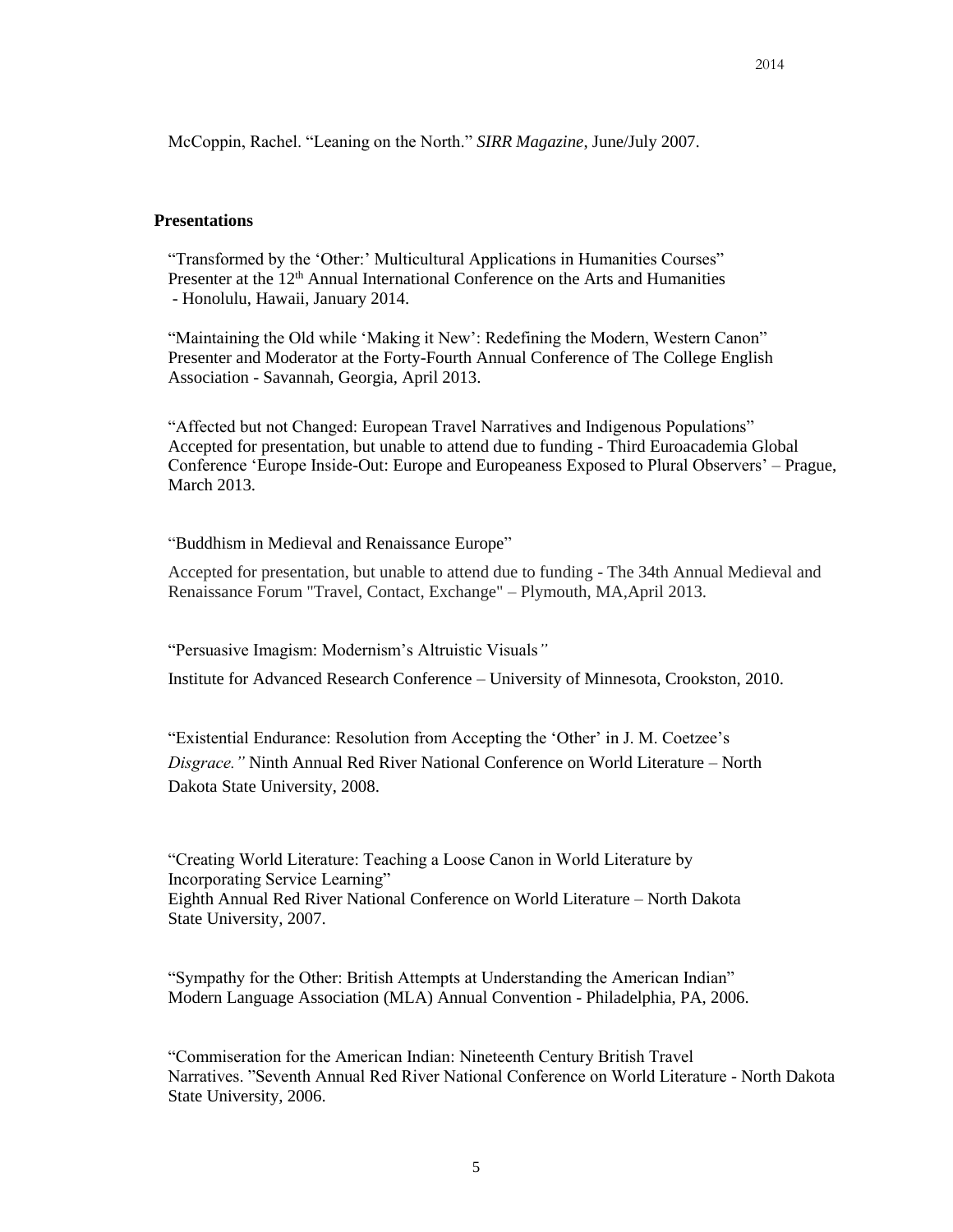"Sympathy for the Other: British Attempts at Understanding the American Indian." Michigan Academy National Conference of Arts and Letters – Oakland University, Rochester, MI, 2006.

"Spiritual Metamorphoses: The Transformation of Transcendentalism to Existentialism through Walt Whitman." International Conference on Romanticism: Romantic Metamorphoses and Transformations – Colorado College, Colorado Springs, CO, 2005.

"Transcendental Legacies: The Birth of American Modernism" – Michigan Academy National Conference of Arts and Letters – Eastern Michigan University, 2005.

"Transcendental Legacies: Transcendentalism and Existentialism in American Modernism" – International Conference on Romanticism - University of Texas, International, 2004.

"Blending Boundaries: Premodern, Modern, and Postmodern Elements in Hikaru Okuizumi's *The Stones Cry Out"* - Seventh Annual Red River National Conference on World Literature - North Dakota State University, 2004.

"The Old Theme of Kindness: Existentialism in Vonnegut's *Slaughterhouse -Five" -* Inter-Disciplinary Graduate Conference – Indiana University of Pennsylvania, 2003.

"World War II and Vietnam: Difference in American Perspective. "Guest Lecturer for IUP College Literature Course, 2002.

"Transcendental Realism: Idealism in Tolstoy's *Anna Karenina"* Michigan Academy National Conference of Arts and Letters – University of Michigan, Dearborn, 2001.

"The Search for Self in Homer's *Iliad* and *Odyssey"* - NMU Research Association 2000.

#### **Grants**

*Received at the University of Minnesota:* Travel Grant to plan a Study Abroad trip for students to Greece 2013 \$2,000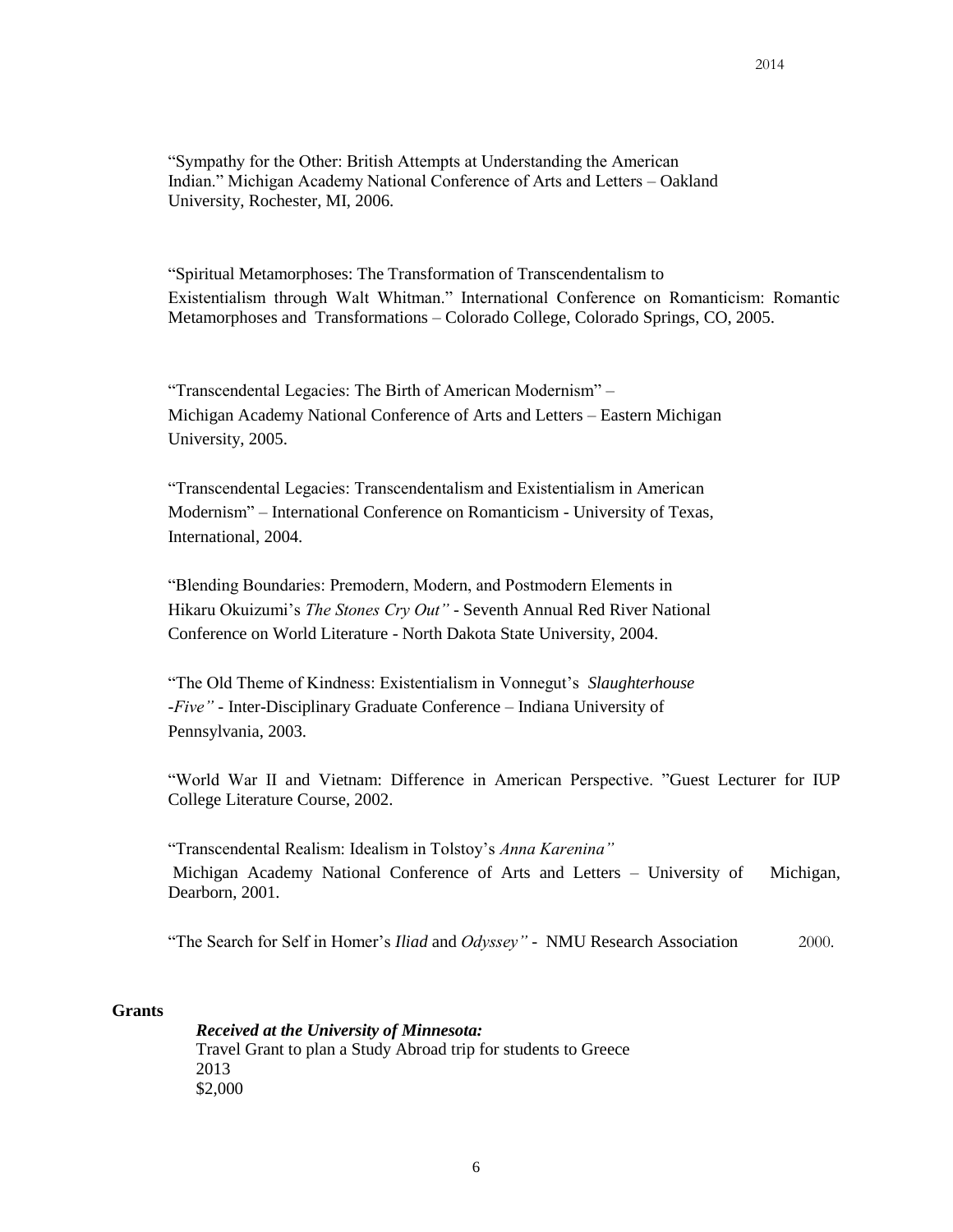### **Known Published Reports About or Uses of Rachel McCoppin's Scholarship**

Hagenrater-Gooding, Amy. "Poe Goes Mainstream." *Literature Quarterly Review,* 41.3, 2013.

Cass, Jeffery. "Rape as Mainstream: The Incineration of Romanticism in J. M. Coetzee's *Disgrace." CEA Critic,* 75.1, 2003, 36-43.

"UMC Professor's Essay Focuses on Edgar Allan Poe." *Grand Forks Herald,* November 4,2012.

"Professor's Article in Poe." *WDAZ News – Grand Forks,* October 31, 2012.

"Professor's Article in Poe." *WDAY News – Fargo,* October 31, 2012.

"Area Professor's Article on Poe Featured in New Book." *Crookston Times,* October 31,2012. Simmons, David. "The War Parts, Anyway, Are Pretty Much True": Negotiating the Reality of World War II in *Slaughterhouse-Five* and *Catch-22. Critical Insights: Slaughterhouse-Five.* Arbington, PA: Salem Press, 2010.

- Aanensen, Mariette. "The Soldier as Satirist: A Study of Black Humor in Joseph Heller's *Catch-22* and Kurt Vonnegut's *Slaughterhouse-Five." Master's Thesis,* University of Adger, 2011.
- Huglen, Mark. "Provocation: Degrees of Emphasis and Influence in Listening and Human Relations." *International Journal of Listening,* 24.3, 2010.
- Folsom, Ed. "Walt Whitman: A Current Bibliography." *Walt Whitman Quarterly Review.* 27.1, 2009.
- Krahn, Timothy. "Building a Mental Health Ethics Film Series, Building Mental Health Literacy. *Journal of Ethics in Mental Health,* 4.1, 2009.
- Pannapacker, William and Tyler Hoffman. "Whitman and Dickenson." *American Literary Scholarship,* 2009.

*Sobriquet: An Independent Journal of Literature, Film, Music, and Ideas.* 47.4, 2008.

### **TEACHING AND CURRICULUM DEVELOPMENT**

#### **University of Minnesota**

The Legacy of Roman Mythology – GnEd 3000 (Classroom and Study Abroad), 2015

Critical Analysis of Ancient to 17<sup>th</sup> Century Literature, Engl 3005, 2015

Critical Analysis of 18<sup>th</sup> Century to Contemporary Literature, Engl 3006, 2015

Greek Mythology – GnEd 3000 (Classroom and Study Abroad), 2014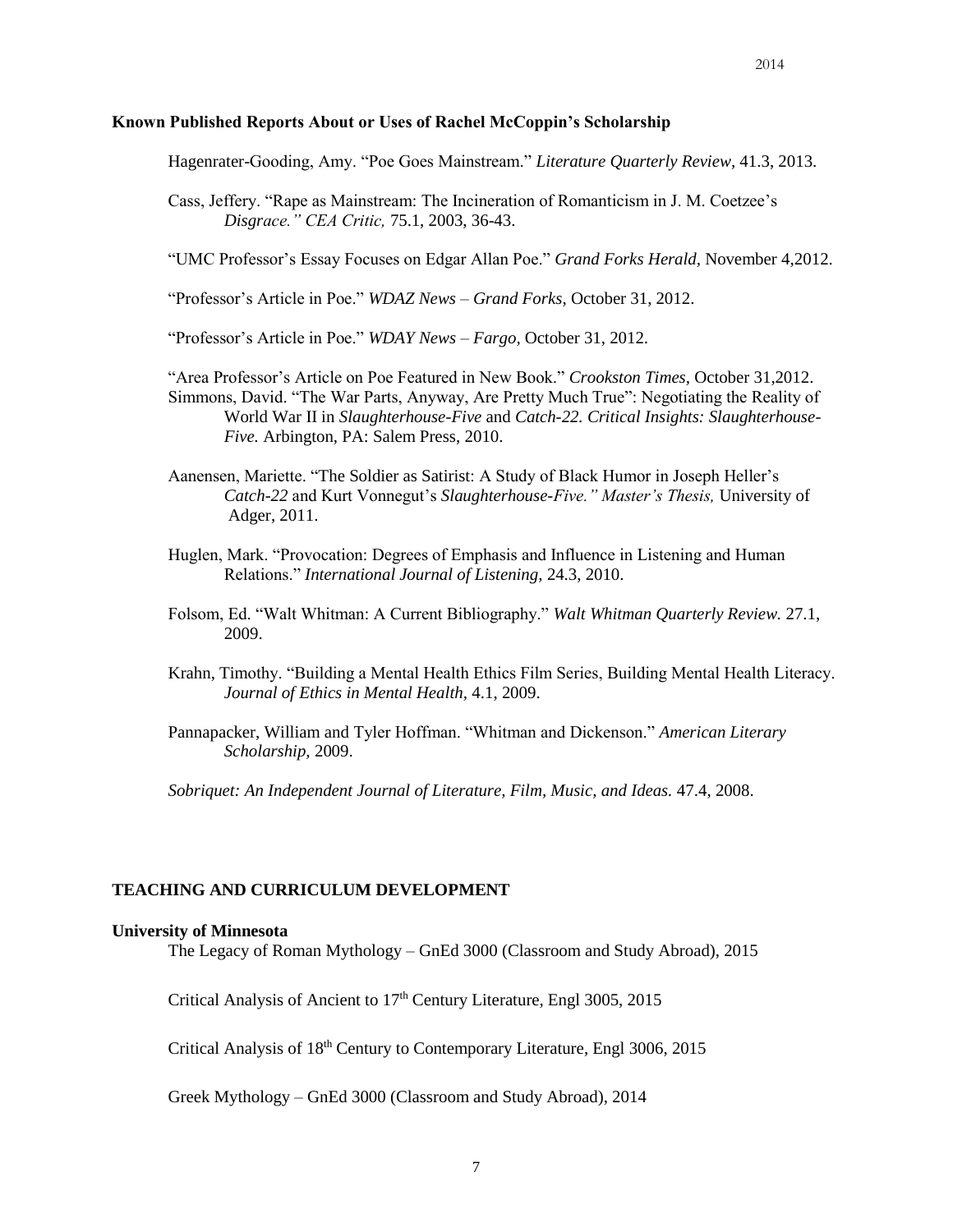Intercultural Communication - Comm. 4002, 2013

Culture and Technology-Hum 3310 (Online), 2011-15

Oral Interpretation and Performance Techniques-Comm 2434, 2007-14

Introduction to Humanities-Hum 1301, 2006-15

Communication Ethics-Comm. 4803 (on campus, online, and at Polaris Ind.), 2006-14

World Literature-Lit. 3001 (on campus and online), 2005-15

American Literature-Lit. 1016, 2005-15

Introduction to Literature-Lit. 1005 (on campus and online), 2004-15

Writing in Your Profession-Comm. 3303 (Polaris Ind.), 2005

Honors Composition I – Comp 1011, 2006-08

Composition I - Comp. 1011 (on campus and online), 2003-09

Honors Composition II – Comp. 1013, 2006-10

Composition II-Comp. 1013 (on campus and online), 2003-14

## *Other Universities*

| Composition I (Online)                                              | <b>Beaver County Community College</b> | 2003      |
|---------------------------------------------------------------------|----------------------------------------|-----------|
| Composition II and Literature (Online) LCO Ojibwa Community College |                                        | 2003      |
| English 111, College Composition                                    | Northern Michigan University           | 1999-2001 |

### **Curriculum Development**

- I wrote and developed curriculum for the accepted English Major and Minor.
- I developed and wrote much of the proposal for the accepted Humanities Minor.
- I have developed extensive courses in English, the Humanities, and Communication.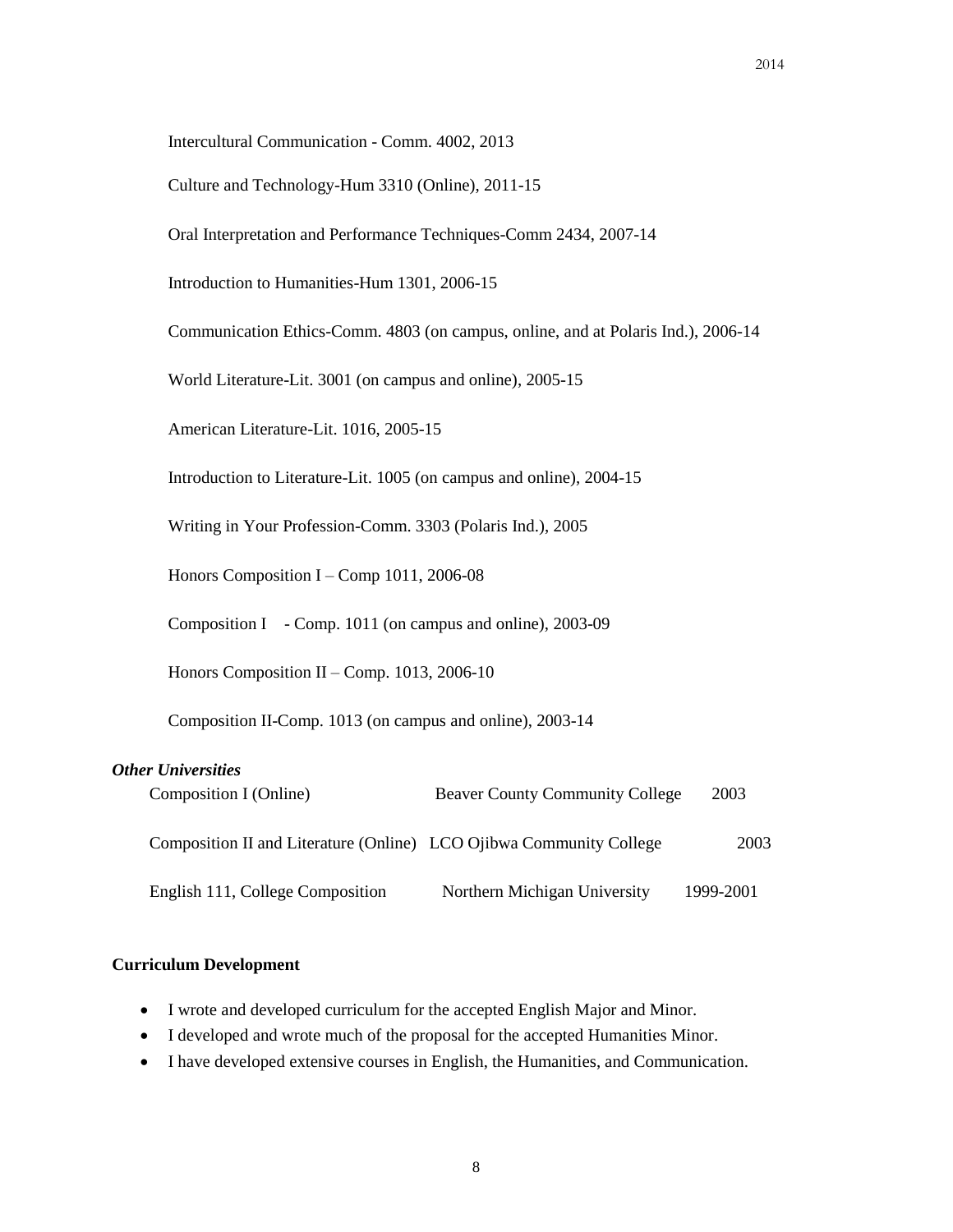I developed many online courses for UMC, including Composition I, Composition II, Introduction to Literature, World Literature, Culture and Technology, Communication Ethics, and Intercultural Communication.

## **Teaching Related Materials Developed**

- I have published articles from activities I developed in my Composition, Communication Ethics, and American Literature courses in pedagogical books and journals. For Composition, I am writing an article on the importance of discussing issues related to diversity in Composition, and applying skills that allow students to gain awareness of these issues. For my Communication Ethics course, I published an article discussing the use of novels in ethics courses, and for American literature, I published an article about using service learning in the literature classroom. I was able to write these articles directly from the activities I designed for these courses I teach
- I have developed lectures for all my courses, using many visuals, with political, cultural, social, historical events, etc. to accentuate the topics discussed. I try to make these lectures include multicultural elements to expand students' understanding of diversity.
- I have developed countless activities, assignments, tests, paper guidelines, etc. that I use and revise as needed.
- I have also developed many activities that focus on diversity awareness in all my courses, such as an activity I use in my Intercultural Communication courses where my students interact regularly with students from a campus ESL class to develop a collaborative project.

# **Faculty Development Activities regarding teaching**

- Obtained online teaching improvement education through a certification with Quality Matters.
- Developed a Study Abroad Humanities trip to Spain for students in 2012.
- Developed a Study Abroad Humanities trip to Greece for students in 2013-2014.
- Developed a Study Abroad Humanities trip to Italy for students in 2015.

## **ADVISING AND MENTORING**

- I advise all Humanities Minor students and English majors and minors
- As a former part of the Communication Program, I advised both on-campus and online Communication majors and minors. As advisor to Communication majors, I oversaw their internships as well.
- Also, as part of the Liberal Arts and Education Department, I advised undecided students as well.

## **Undergraduate Student Activities**

Undergraduate research projects (UROP) Terry Tollefson

## **Other Mentoring Activities**

Mentored a tenure-track faculty in Business Evaluated English instructors

# **SERVICE AND PUBLIC OUTREACH**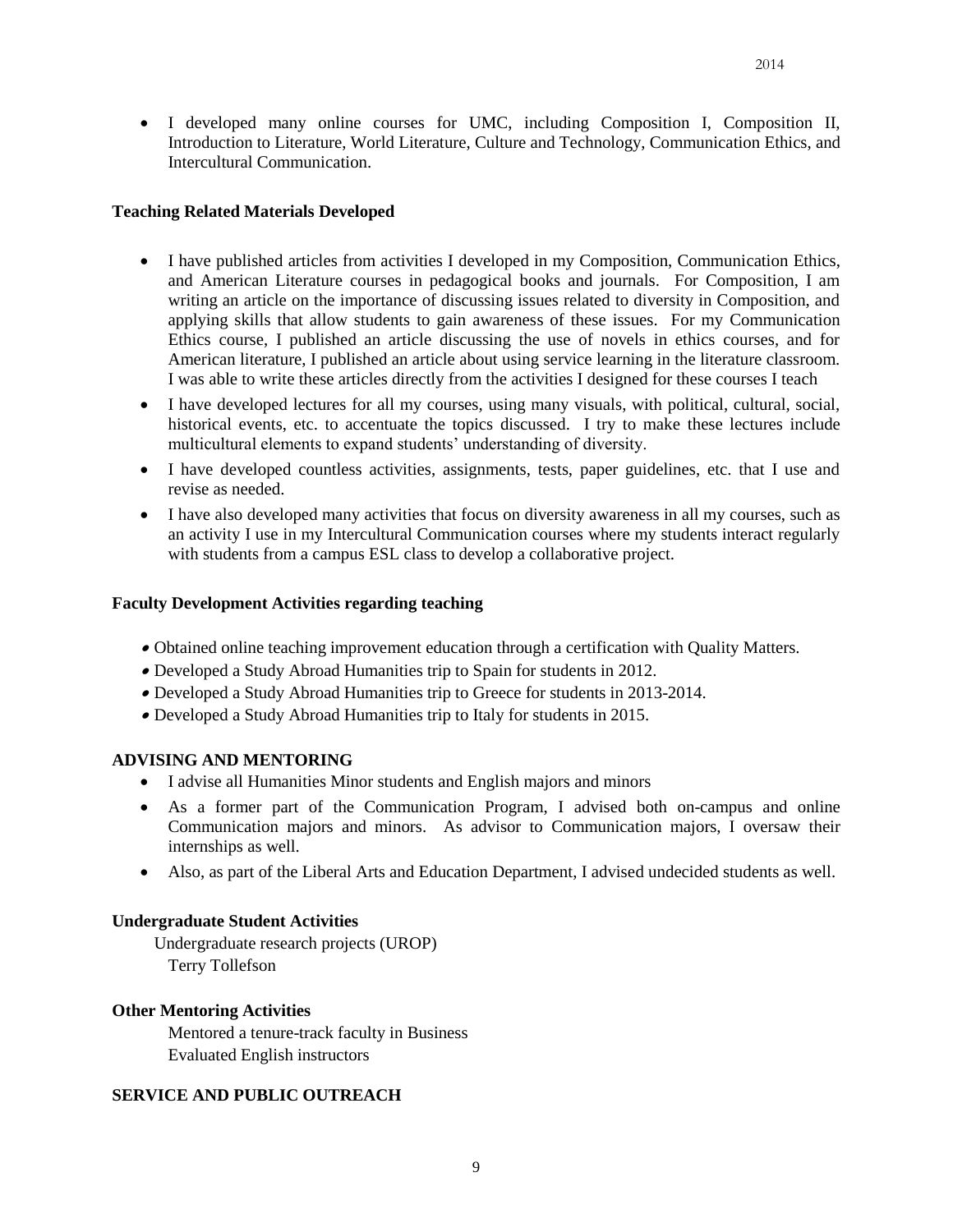### **Service to the Discipline/Profession/Interdisciplinary Area(s)**

#### *Editorships/Journal Reviewer Experience*

On the Board of Editors for *Language, Literature, and Cultural Studies* Journal

|                                                                                                                                                                                                                                                                                                                                                                                                      | 2011-present |
|------------------------------------------------------------------------------------------------------------------------------------------------------------------------------------------------------------------------------------------------------------------------------------------------------------------------------------------------------------------------------------------------------|--------------|
| Reviewer for International Journal of Existential Literature                                                                                                                                                                                                                                                                                                                                         | 2007-2013    |
| <b>Reviewer for the National Communication Association</b>                                                                                                                                                                                                                                                                                                                                           | 2004-2012    |
| Reviewer for the North Dakota Journal                                                                                                                                                                                                                                                                                                                                                                | 2004-05      |
| Legacy Editorial Assistant                                                                                                                                                                                                                                                                                                                                                                           | 2001-03      |
| Society for the Study of American Women Writers                                                                                                                                                                                                                                                                                                                                                      |              |
| Newsletter Editorial Assistant                                                                                                                                                                                                                                                                                                                                                                       | 2001-03      |
| <b>Committee memberships</b><br>College English Association, 2012-present<br>International Society of Romanticism, 2004-13<br>Michigan Academy Member, 2005-13<br>Modern Language Association Member, 2001-04, 2007-10<br>English Graduate Organization Member, IUP, 2001-03<br>Graduate English Writers Organization, NMU, 1999-2001<br>Sigma Tau Delta (English Honors Society), U of M, 1997-1999 |              |

# *University of Minnesota*

Curriculum Committee, 2014-present Promotion and Tenure Committee 2009-present Faculty Awards Committee, 2013-present Student Awards Committee, 2012-2014 English Committee, 2012-present Humanities Committee, 2011-present Morse Alumni Selection Committee – Twin Cities Campus – 2013-2014 Faculty Liaison for the Writing Center 2007-present New Majors Committee, 2012-present Chair of English Lecturer Search Committee, 2013 Chair of Department Promotion and Tenure Committee, 2012-2013 Emcee for Chancellor Wood's Inauguration, 2013 Search Committee for Two Composition Lecturer Positions, 2012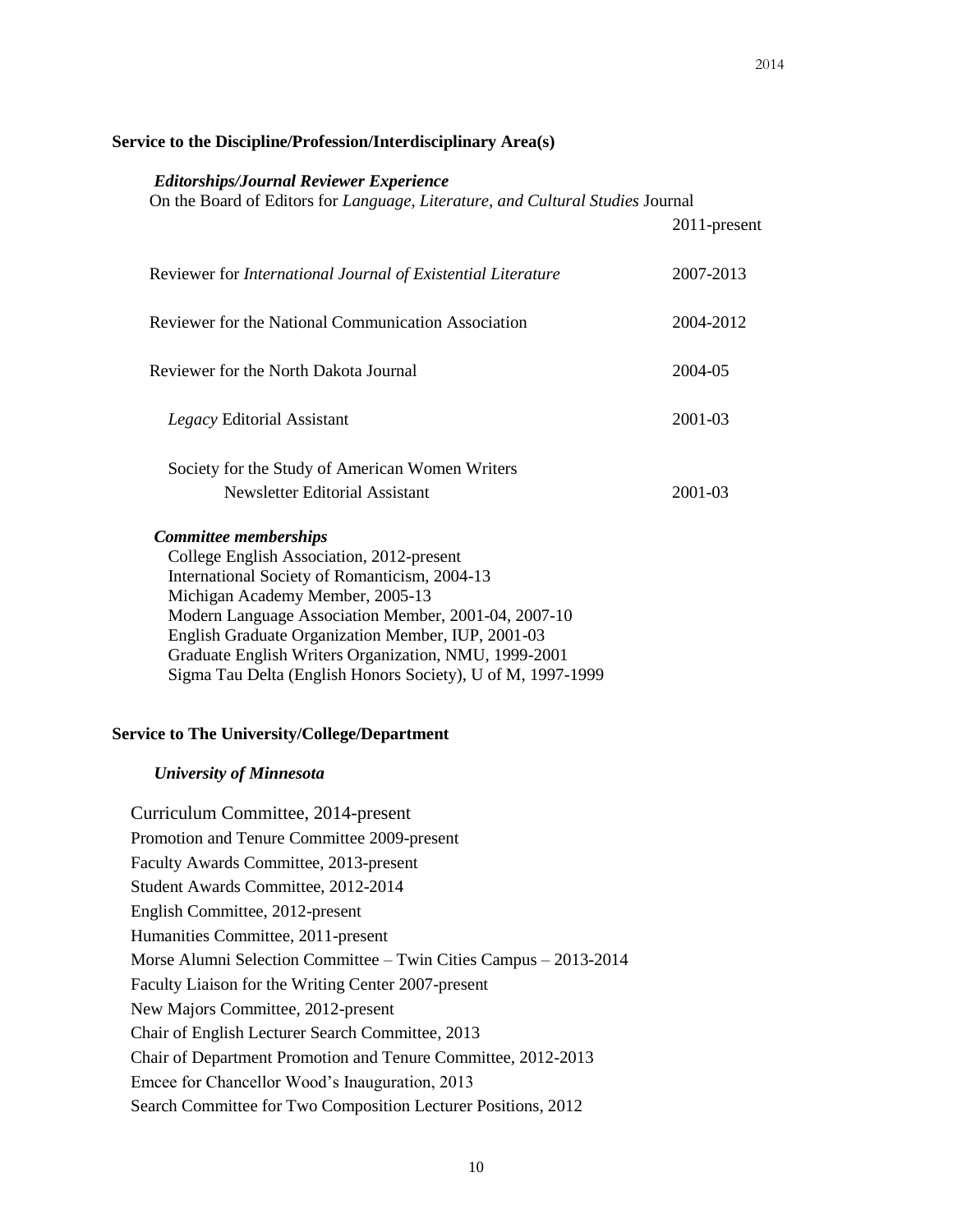Search Committee for Informational Technology Professional, 2012 Technology Advisory Committee, 2012 Teaching and Learning Technology Committee, 2011-2013 Quality Matters Investigation Group, 2011 Communication Department Online Quality Group, 2011 P&T Mentor for tenure-track position in Business, 2011-present Online Quality Assurance Committee, 2009-2013 Communication Sub-committee for Sustainability 2008-2012 Honors Committee 2009-2011 Campus Book Committee 2009-2012 Concert and Lectures 2010-present Communication Department Meetings, 2005-2012 College in the High School, 2003-present Creative Writing Group Judge, 2010-present ATOD Faculty Survey Consultant 2010-2012 Search Committee for Business department – Teaching specialist and online student support 2009 Chair of Search Committee for Composition Lecturer Position, 2010 Sustainability Committee, 2008-2010 AQIP Advisory Committee 2009-2010 Chair of Search Committee for Communication Lecturer Position 2008-09 Search Committee for head of The Writing Center, 2008 Entrepreneurial Committee, 2005-present Search Committee for Entrepreneurial Teaching Position, 2007-08 Search Committee for Marketing Teaching Position, 2007-08 Honors Committee, 2005-08 Living and Learning faculty advisor, 2004-2010 Constitution and By-Laws Committee for Campus Assembly, 2005-08 Faculty Advisor for Alpha Lambda Delta, 2004-08 Student Fee Committee, 2004-07 Concerts and Lectures Committee 2004-07 Awards Committee, 2004-07 New Majors Retention Committee, 2007 Orientation Committee, 2003-06 Diversity Committee, 2003-06 Final Reader/Editor for the Higher Learning Commission Self Study, 2006 Criterion 1 Committee for the Higher Learning Commission Self Study, 2003-06 Steering Committee for HLC, 2006 Search Committee for Computer Software Technology Position, 2005-06 Search Committee for Department of Communication Position, 2005-06 Chair of Commencement Committee, 2005